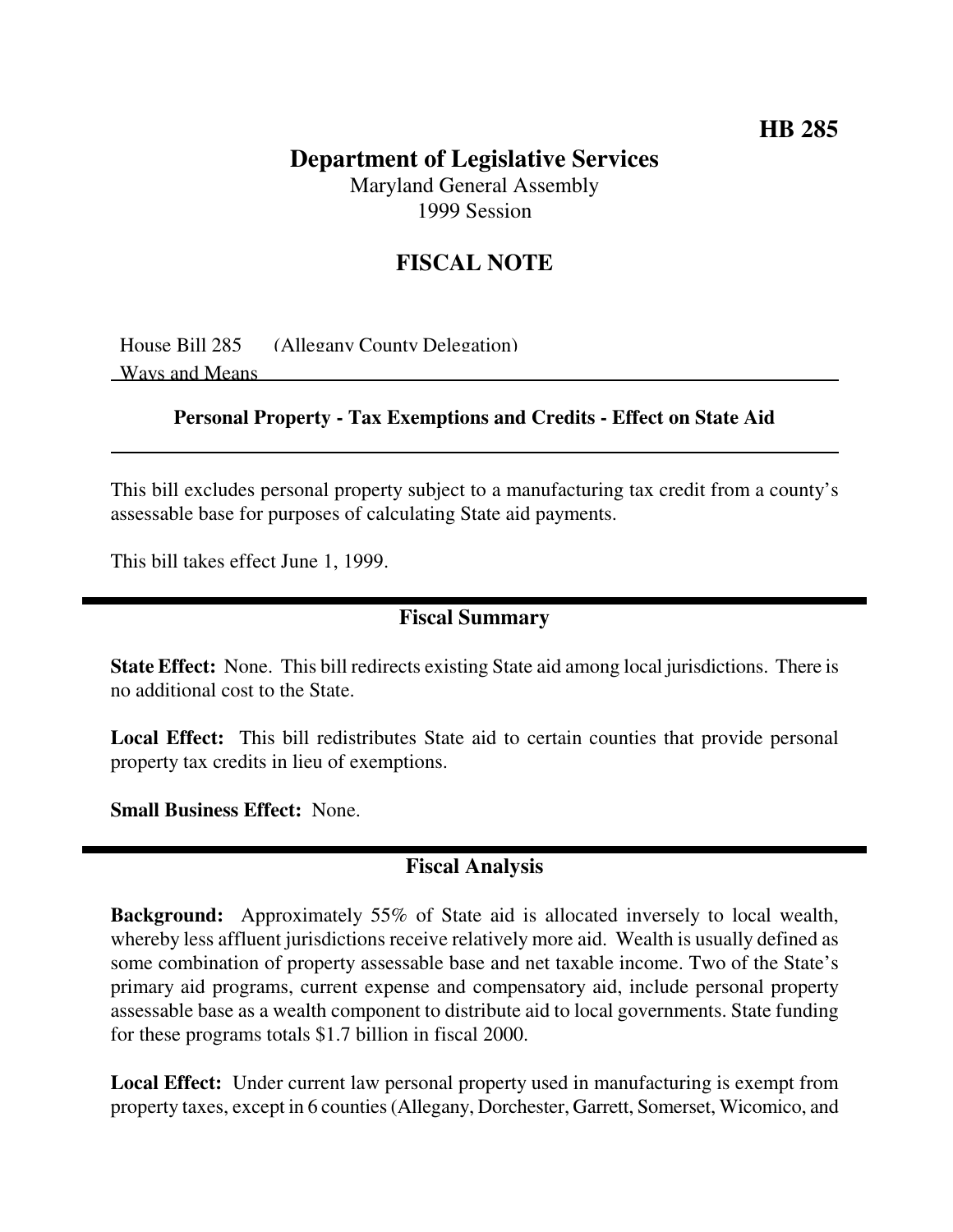Worcester). However, 4 of these counties (Allegany, Garrett, Wicomico, and Worcester) provide a property tax credit against personal property used in manufacturing. (Information on Dorchester and Somerset Counties is not available.) The impact on local property tax revenues from either a property tax exemption or a 100% tax credit is similar, with the local government receiving no tax revenue from the personal property used in manufacturing. However, a county's State aid allocation is affected by the type of property tax relief granted to manufacturers.

For purposes of calculating State aid under current law, the value of tax exempt property is excluded from a county's assessable base; however, the value of property to which a tax credit applies is currently included in the base. Since both the current expense and compensatory aid formulas are partly based on local wealth, retaining the personal property that is subject to a tax credit within a county's wealth base makes that county relatively more wealthier than it otherwise would be if the personal property was subject to an exemption and was removed from the base. The following table shows the amount of assessable base that is subject to a tax credit in the 4 affected counties.

| County    | <b>Estimated</b><br><b>Tax Credit</b> | <b>Estimated</b><br><b>Assessable Base</b> | <b>Amount Removed</b><br><b>From Wealth Base</b> |
|-----------|---------------------------------------|--------------------------------------------|--------------------------------------------------|
| Allegany  | \$5,000,000                           | \$202,429,000                              | \$101,214,500                                    |
| Garrett   | 313,000                               | 12,085,000                                 | 6,042,500                                        |
| Wicomico  | 68,000                                | 3,022,000                                  | 1,511,000                                        |
| Worcester | 18,000                                | 1,047,000                                  | 523,500                                          |

Source: Department of Assessments and Taxation

Pursuant to this legislation, the assessable base related to the personal property tax credit would no longer be counted in a county's wealth base. However, since under current law only 50% of the personal property assessable base is included in a county's wealth base for aid purposes, only one-half of the affected assessable base will be removed from the county's wealth base. For example, Allegany County's wealth base would decrease by \$101 million. This adjustment to the county's wealth base will affect each county'sshare of State aid. The attached tables show the effect on State aid for each jurisdiction in the State.

**Information Source(s):** Department of Legislative Services, Department of Assessments and Taxation

**Fiscal Note History:** First Reader - February 11, 1999

HB 285 / Page 2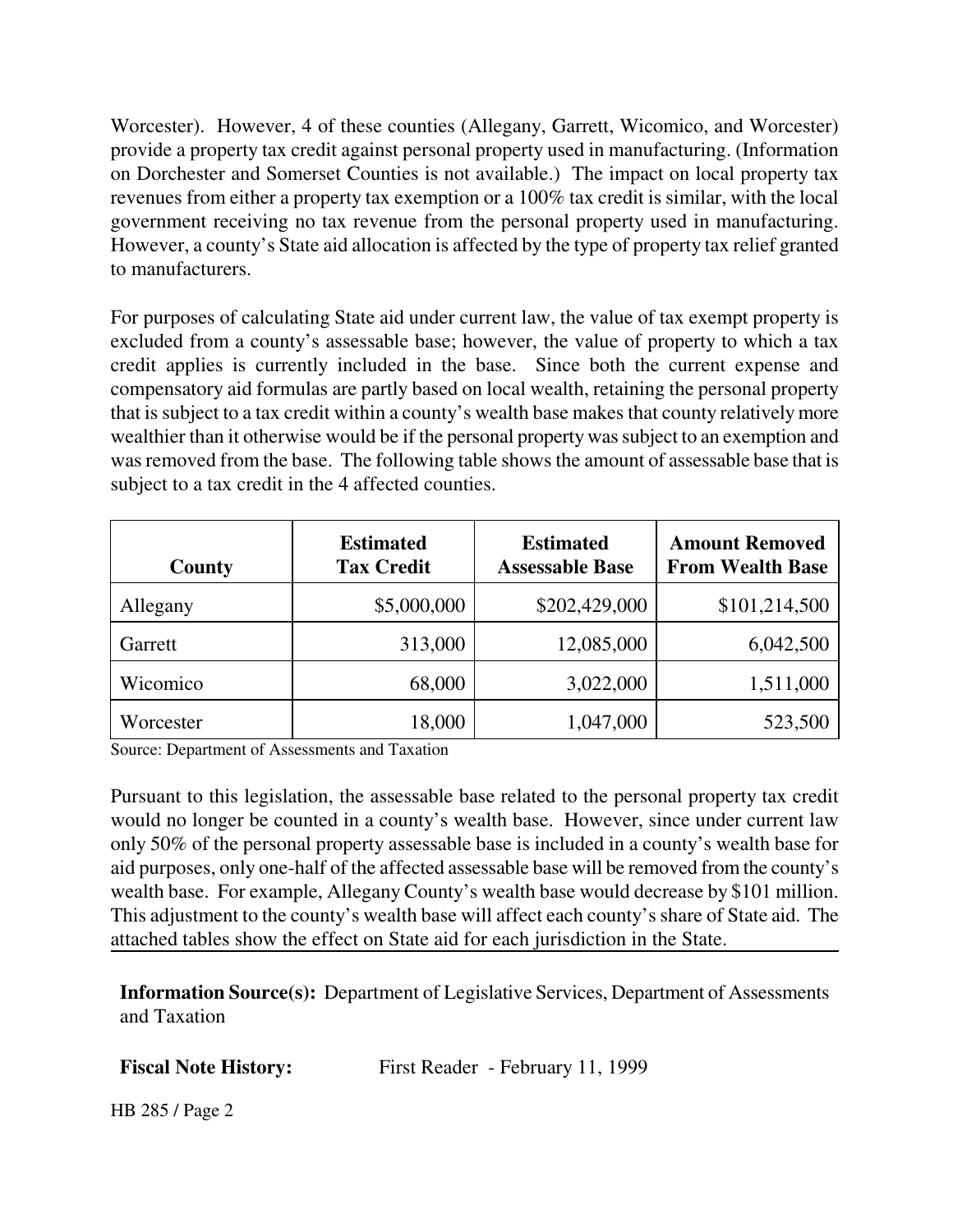ncs/jr

| Analysis by: Hiram L. Burch, Jr. | Direct Inquiries to:             |
|----------------------------------|----------------------------------|
|                                  | John Rixey, Coordinating Analyst |
|                                  | $(410)$ 946-5510                 |
|                                  | $(301)$ 970-5510                 |
|                                  |                                  |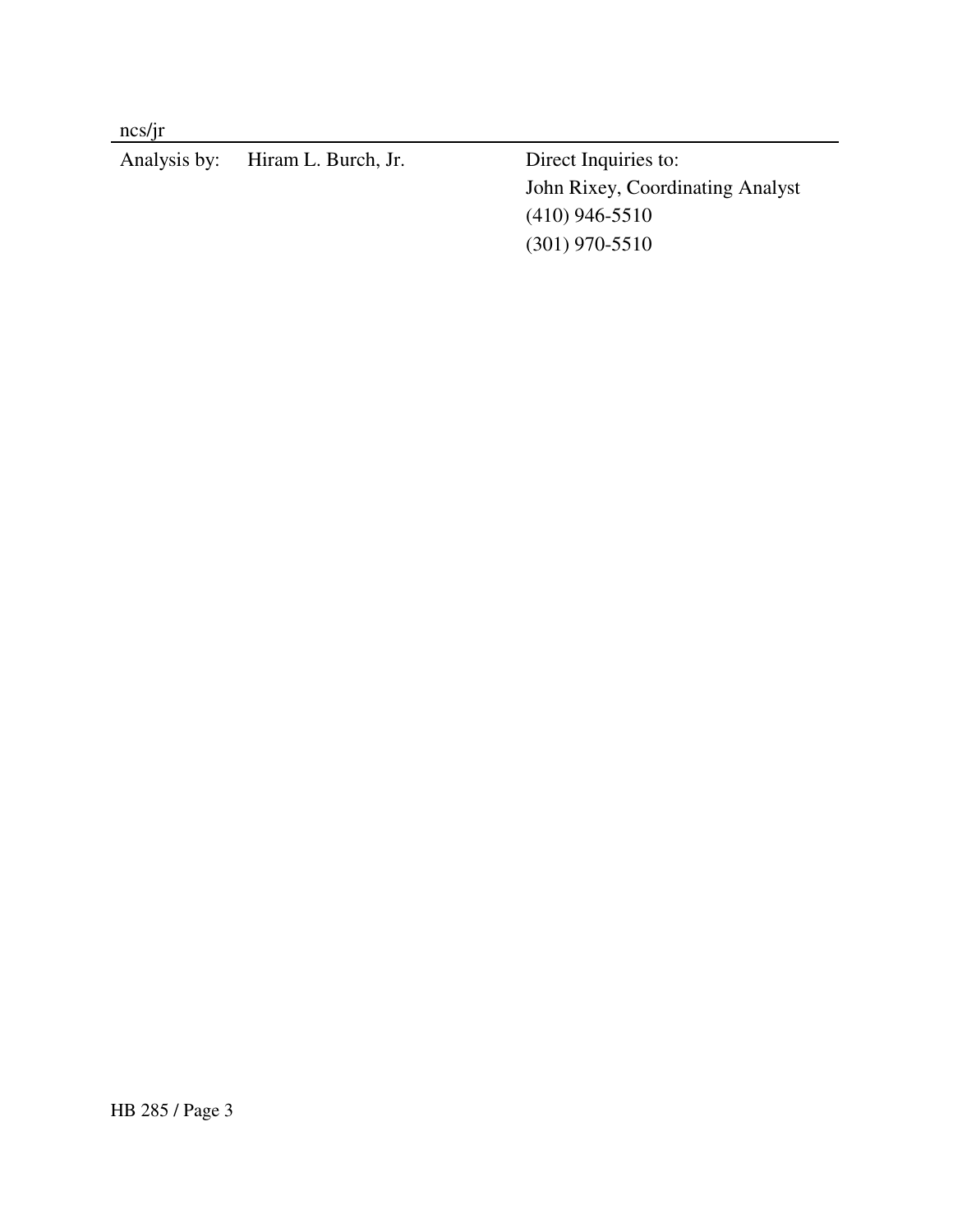#### **Exclusion of Tax Credits From Local Wealth Measure - HB 285 Basic Current Expense Formula Aid - FY 2000**

|                       | <b>FTE</b> |                   | State Aid       | State Aid          | Difference         |            |
|-----------------------|------------|-------------------|-----------------|--------------------|--------------------|------------|
|                       | Enrollment |                   | Under           | Under              | Over               | Per Pupil  |
| County                | 9/30/98    | Wealth Base       | HB 285          | <b>Current Law</b> | <b>Current Law</b> | Difference |
| Allegany              | 10,345.00  | \$1,612,165,773   | \$28,187,379    | \$27,430,447       | \$756,932          | \$73.17    |
| Anne Arundel          | 70,544.50  | 20,760,835,570    | 118,493,384     | 118,578,503        | (85, 119)          | $-1.21$    |
| <b>Baltimore City</b> | 98,160.00  | 13,037,927,416    | 284,513,188     | 284,566,643        | (53, 456)          | $-0.54$    |
| <b>Baltimore</b>      | 99,240.25  | 28,865,435,264    | 169,262,796     | 169,381,145        | (118, 348)         | $-1.19$    |
| Calvert               | 14,427.75  | 3,497,080,284     | 29,887,040      | 29,901,379         | (14, 338)          | $-0.99$    |
| Caroline              | 5,311.50   | 739,836,798       | 15,135,947      | 15,138,981         | (3,033)            | $-0.57$    |
| Carroll               | 26,070.75  | 5,463,746,383     | 60,462,184      | 60,484,586         | (22, 401)          | $-0.86$    |
| Cecil                 | 14,512.00  | 2,750,244,322     | 35,852,743      | 35,864,019         | (11,276)           | $-0.78$    |
| Charles               | 20,947.00  | 4,453,564,298     | 48,099,189      | 48,117,449         | (18,260)           | $-0.87$    |
| Dorchester            | 4,732.75   | 895,411,413       | 11,703,982      | 11,707,653         | (3,671)            | $-0.78$    |
| Frederick             | 33,432.75  | 7,353,577,300     | 74,917,092      | 74,947,241         | (30, 150)          | $-0.90$    |
| Garrett               | 4,937.25   | 960,811,536       | 12,008,103      | 11,966,459         | 41,644             | 8.43       |
| Harford               | 36,706.00  | 7,711,606,618     | 84,983,670      | 85,015,288         | (31,618)           | $-0.86$    |
| Howard                | 40,107.00  | 12,088,886,526    | 65,211,700      | 65,261,265         | (49, 564)          | $-1.24$    |
| Kent                  | 2,658.50   | 752,010,490       | 4,694,709       | 4,697,792          | (3,083)            | $-1.16$    |
| Montgomery            | 120,893.75 | 49,091,421,359    | 101,069,379     | 101,270,654        | (201, 275)         | $-1.66$    |
| Prince George's       | 122,344.00 | 25,168,475,930    | 287,294,805     | 287,397,995        | (103, 191)         | $-0.84$    |
| Queen Anne's          | 6,362.75   | 1,711,175,767     | 11,905,304      | 11,912,320         | (7,016)            | $-1.10$    |
| St. Mary's            | 13,672.75  | 2,832,759,115     | 31,956,015      | 31,967,630         | (11,614)           | $-0.85$    |
| Somerset              | 2,834.00   | 436,774,270       | 7,758,705       | 7,760,496          | (1,791)            | $-0.63$    |
| Talbot                | 4,268.50   | 1,847,658,729     | 2,705,475       | 2,713,051          | (7,575)            | $-1.77$    |
| Washington            | 18,930.50  | 3,856,856,551     | 44,736,713      | 44,752,526         | (15, 813)          | $-0.84$    |
| Wicomico              | 13,139.00  | 2,352,446,283     | 33,499,210      | 33,497,456         | 1,754              | 0.13       |
| Worcester             | 6,486.50   | 2,913,389,066     | 3,313,867       | 3,321,863          | (7,996)            | $-1.23$    |
| <b>Total</b>          | 791,064.75 | \$201,154,097,061 | \$1,567,652,581 | \$1,567,652,839    | $(\$259)$          | $(\$0)$    |

Prepared by the Department of Legislative Services, February 1999